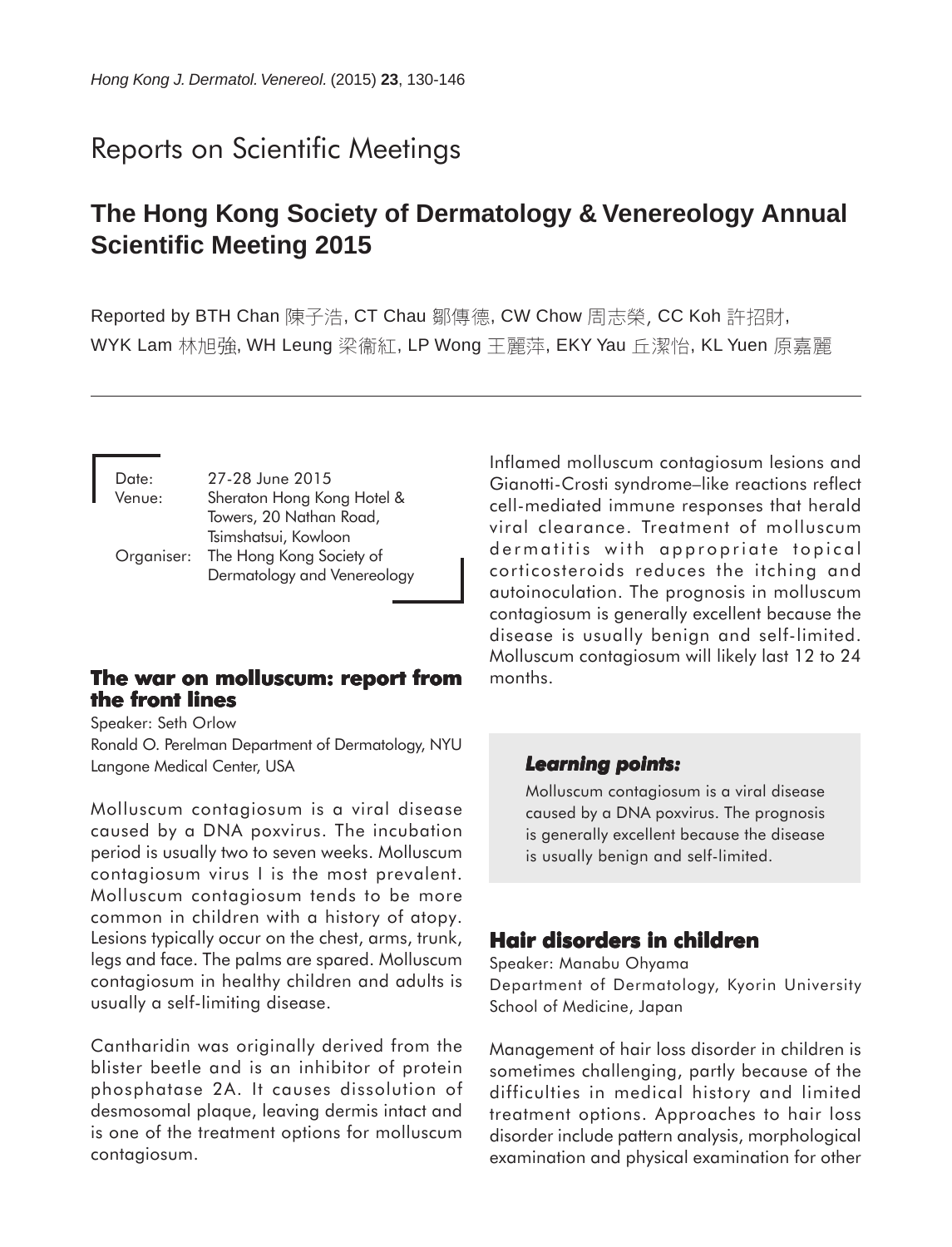signs, e.g. nail change. Alopecia areata is a non-scarring autoimmune disease of the hair follicle that can present at any age. Alopecia areata is the most common form of child hair loss encountered in daily practice. Dermoscopy is a pivotal tool in the diagnosis of hair loss diseases. The most common dermoscopic findings in alopecia areata include yellow dots, black dots, broken hairs, short vellus hairs and tapering hairs. Alopecia areata and trichotillomania more frequently co-exist in paediatric cases. However, detection of accompanying trichotillomania may be difficult in some cases. Dermoscopic signs, represented by follicular micro-haemorrhage, are useful in the diagnosis of two co-existing conditions.

Genetic approaches provide powerful tools for the diagnosis of congenital hair diseases. For those with total hair loss, histopathological investigation is also valuable in differentiating congenital alopecia areata from other conditions. Assessment of symptoms other than alopecia should better include direct gene mutation analysis, particularly in the cases with total hair loss.

The Japanese Dermatological Association guidelines recommend contact immunotherapy for severely affected paediatric cases of alopecia areata. For those with longstanding alopecia totalis/universalis, reversal of the condition would be challenging. JAK inhibitors or regenerative medicine hold promise as future therapeutic options.

### *Learning points: Learning*

Approaches to hair loss disorder include pattern analysis, morphological examination and physical examination for other signs. Dermoscopy is a pivotal tool in the diagnosis of hair loss diseases.

### **New approach in the management approach in the management of facial redness in rosacea**

Speaker: Gregor Schaefer

Dermatologist, Global Medical Expert, Galderma, Germany

Rosacea is a chronic inflammatory condition whose pathophysiology encompasses neural, vascular and inflammatory components. It affects emotional and social well-beings in those affected. Persistent (non-transient) erythema is a stigmatising symptom of rosacea caused by increased skin blood flow. Brimonidine gel (Mirvaso) is a selective alpha-2 adrenergic receptor agonist which constricts skin blood vessels and reduces erythema. In clinical studies, it has been shown to reduce erythema compared to vehicle when applied once daily. Its effect appears as soon as 30 minutes after application. Long-term efficacy in terms of continued improvement at 3 hours over a 12 month period has been observed and tachyphylaxis is not reported. Adverse effects are usually mild and transient, and include flushing, erythema, burning sensation, irritation and pruritus. Up to 9.7% of patients reported moderate to severe adverse effects. Caution (from package insert) is advised in patients with depression, cerebral, coronary or vascular insufficiency, and when used with drugs such as beta-blockers, anti-hypertensives, cardiac glycosides and monoamine oxidase inhibitors. Erythema can be classified as early onset (3-6 hours); expected onset (8-10 hours); late onset (more than 12 hours) and very late onset (in terms of months). It has been suggested that the identification and control of triggers and treatment of inflammatory lesions should make up integral elements in the treatment approach.

#### *Learning points: Learning points:*

Brimonidine gel is an efficacious daily topical application for erythema in rosacea but its adverse effect of erythema should not be overlooked.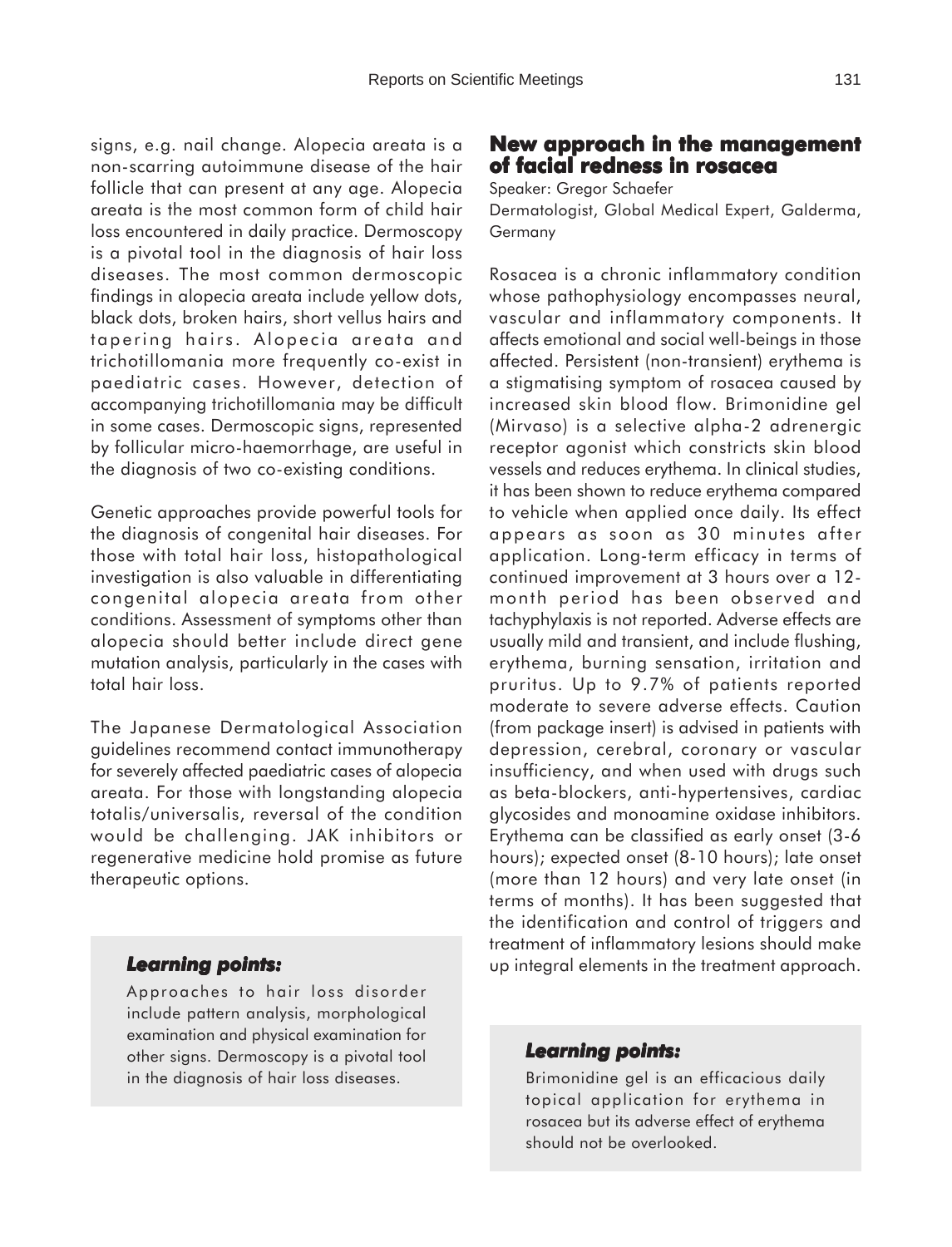### **Management of hair loss disorders in Japan** − **Introduction of our guideline and new insights**

Speaker: Manabu Ohyama Department of Dermatology, Kyorin University School of Medicine, Japan

The pathophysiology of alopecia areata (AA) differs greatly between acute and chronic phase. In acute phase, inflammatory cell infiltration around the perifollicular area of anagen hair follicles is remarkable, while in chronic phase most hair follicles are in telogen phase with minimal cell infiltration.

Japanese Dermatological Association (JDA)'s guidelines suggest the use of anti-inflammatory treatments for acute AA and immunomodulatory therapy such as contact immunotherapy for chronic AA. A study of 139 patients showed intravenous pulse corticosteroid therapy could provide effective remedy for acute and severe cases of AA. In JDA's guidelines, criteria for this therapy include age above 15, more than 25% but not 100% of the scalp surface area affected, rapidly progressive and within 6 months from the onset of hair loss.

Cumulative evidence together with the high incidence of AA in those with atopic background suggests that antihistamines such as fexofenadine, olopatadine and ebastine are effective in AA. A study using a mouse model of AA also supports this concept.

For male androgenic alopecia (AGA), minoxidil and finasteride are still the standard treatments. Dutasteride, a dual  $5\alpha$ -reductase inhibitor, showed promising results for the treatment of AGA from clinical studies. Only minoxidil has been recommended for female AGA in JDA's guidelines, illustrating the current limitations in treating this condition.

### *Learning points: Learning*

The launch of the JDA guidelines enables better management of hair loss diseases, represented by AA and AGA.

### **Management of non-infectious nail of nail disorders**

Speaker: William Tang Dermatologist, Private Practice, Hong Kong

Dr. Tang performed a survey of case records on nail diseases in new patients who attended his clinic over a five-year period. A total of 139 cases and 195 cases were retrieved and classified into infectious and non-infectious nature respectively. The commonest noninfectious nail disorder was onycholysis (26% of all non-infectious cases). General treatments include minimising trauma to the affected nail, reducing contact to water, avoiding irritant environments, using protective gloves for wet work, stopping nail cosmetic and clipping the onycholytic portion short in regular intervals. Topical antiseptic such as 2-4% thymol in chloroform and topical antifungal can be used to reduce the risk of secondary infection. Topical steroid lotion may be tried for persistent singly affected nail without evidence of infection.

Treatments of some other common noninfectious nail disorders were also discussed. The first-line treatment for nail psoriasis is highpotency topical corticosteroids +/- calcipotriol. The management of chronic paronychia including general nail protective measures as mentioned for onycholysis; topical steroid, antifungal or tacrolimus may be helpful. The majority of cases of paediatric trachyonychia improve with time, regardless of treatment. Dermoscopy is a helpful tool for evaluating melanonychia. As longitudinal melanonychia in childhood is typically associated with benign stable melanocytic proliferations, biopsy is seldom required. Conservative treatments for ingrown nails include gauze pledget and gutter splint. As surgical wedge excision can be very bloody, phenol matricetomy may more suitable for the dermatology clinic.

### *Learning points: Learning points:*

Non-infectious nail disorders are common and it is important to know their management.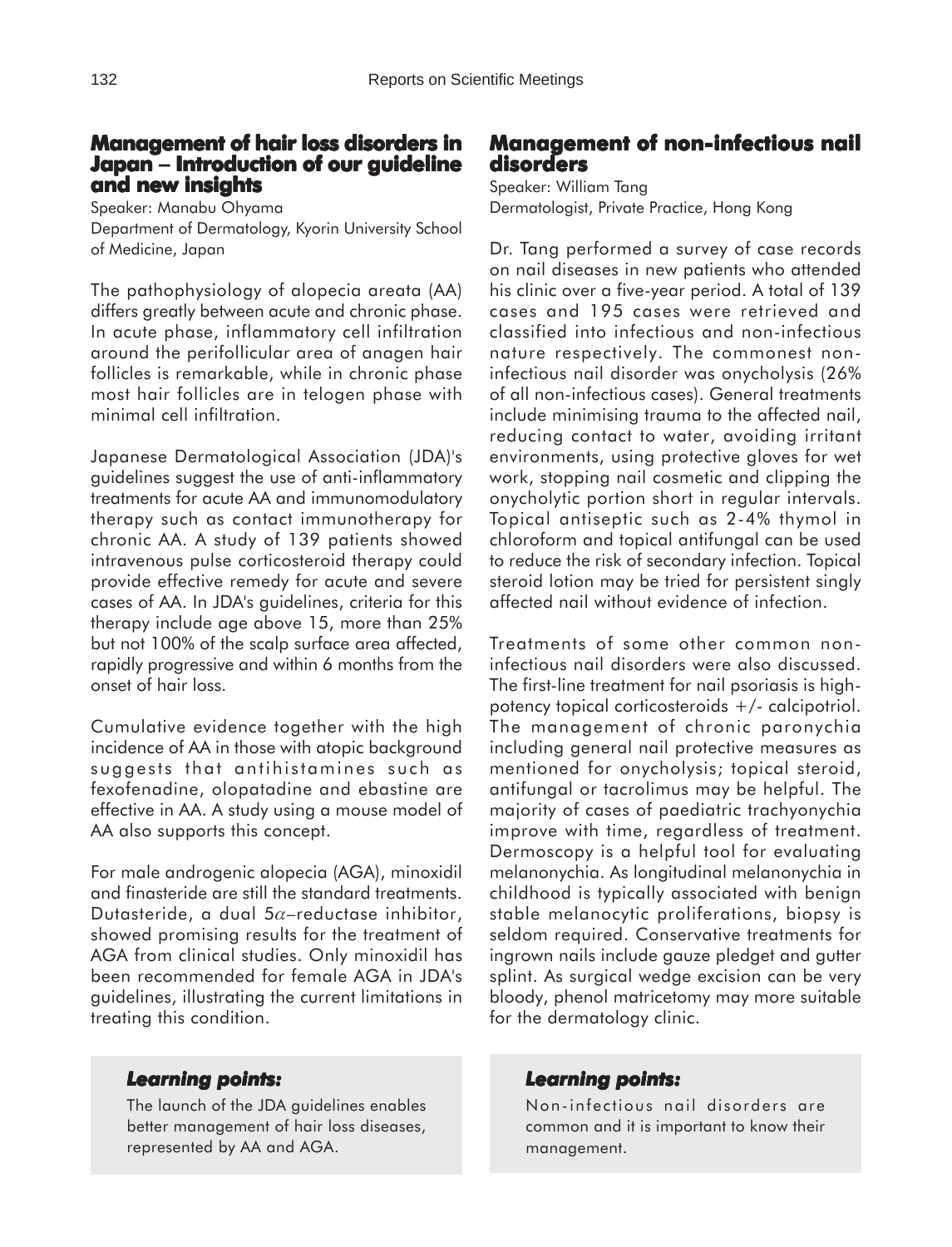### **Rheumatological manifestations of Rheumatological of dermatological disorders**

Speaker: Chak-sing Lau Department of Medicine, Queen Mary Hospital, Hong Kong

There is a close relationship between rheumatology and dermatology disciplines. Many rheumatological and dermatological conditions are manifestations of systemic disorders with immune-mediated pathogenesis, such as systemic lupus erythematosus, systemic sclerosis, dermatomyositis and necrotising vasculitis. Sometimes joint diseases such as erosive peripheral arthritis and/or spondylitis may develop in a proportion of patients with underlying dermatological diagnosis of cutaneous psoriasis. A number of dermatological conditions may initially present with joint or back pain, Raynaud's phenomenon and autoimmune serological changes. On the other hand, patients with rheumatoid arthritis, spondyloarthritis and gout may first present with mucocutaneous signs.

Professor Lau used three clinical scenarios to illustrate the relationship of rheumatological and dermatological diseases. Case 1 was a patient with Sweet syndrome. The patient presented with recurrent fever, polyarthralgia and tender pustular nodules. Blood results showed an increase in inflammatory markers, liver enzymes and skin biopsy showed diffuse neutrophil infiltration without leucocytosis or vasculitis. Case 2 was a patient with SAPHO syndrome (Synovitis, Acne, Pustulosis, Hyperostosis, Osteitis): The patient presented with fever, back pain, increase in inflammatory markers and abnormal MRI findings. After treatment by systemic antibiotics for five months, the clinical condition went into remission but relapsed after one year. On further examination, acneiform lesions over the trunk and pustulosis over the palms were found which suggested the diagnosis. Case 3 was a patient with psoriatic arthropathy presenting with spondyloarthropathy and psoriasform plaques over the hairline and elbows.

Professor Lau also shared with the audience the diagnosis of psoriatic arthropathy, when to refer a patient with back pain to a rheumatologist, and the Systemic Lupus International Collaborating Clinic (SLICC) classification criteria for systemic lupus erythematosus.

### *Learning points: Learning points:*

Many rheumatological and dermatological conditions are manifestations of systemic disorders and they often share common pathogenic mechanisms. Liaison between rheumatologists and dermatologists is important in the diagnosis and patient care.

### **Novel therapy for seborrhoeic dermatitis: treatment and maintenance**

Speaker: Wai-kwong Cheong Dermatologist, Specialist Skin Clinic & Associates, Singapore

Seborrhoeic dermatitis has a worldwide prevalence of 1-5%. It is also common in Asia. It can affect both adults and children. The pathogenesis involves *Malassezia* yeast infection, sebaceous gland secretions, genetic susceptibility, immune dysfunction, and emotional stress. The pathogenicity and local distribution of the *Malassezia* species is affected by the ethnicity and climatic conditions.

Seborrhoeic dermatitis presents as a greasy scalp with dandruff and patchy erythema with scaling on the scalp, forehead, eyebrows, nasolabial folds and body folds, including the axillae and groin areas. Differential diagnoses included dermatophytosis, atopic eczema, psoriasis, rosacea and lupus erythematosus.

The current treatment options for seborrhoeic dermatitis are topical antifungal agents, topical steroids, and topical calcineurin inhibitors. A short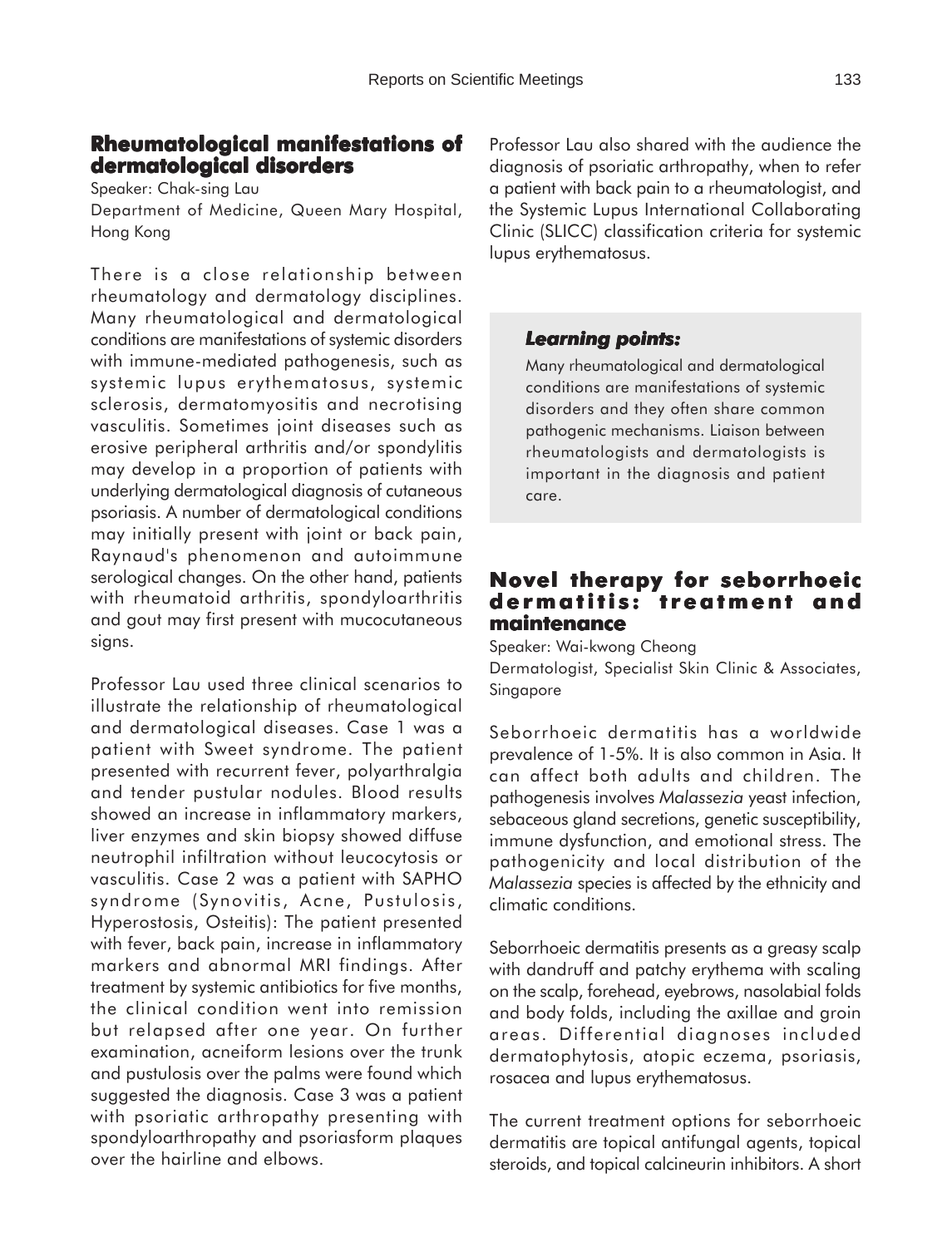course of oral antifungal agent may be used for severe cases.

The speaker introduced Sebclair® cream as a new non-steroidal anti-inflammatory agent with antifungal properties. It may be applied three times per day. Investigator Global Assessment scores with respect to erythema and scaling showed a higher percentage of success in the Sebclair® group than the placebo group (68% vs 11%, p<0.0001). The speaker concluded that Sebclair® cream may be used as monotherapy or as well as maintenance treatment for seborrheic dermatitis of the face.

engendering resistance without significant benefit. As a result, antimicrobial therapy should be administered only if there is overt evidence of infection.

Bleach baths have been shown to reduce the severity of disease in children with moderate to severe atopic dermatitis. Furthermore, probiotics have been demonstrated to prevent atopic dermatitis in infants when taken by pregnant women. However, most studies failed to demonstrate any benefit of probiotics in those already diagnosed with atopic dermatitis.

#### *Learning points: Learning*

Seborrhoeic dermatitis is a chronic relapsing disorder. Long term maintenance treatment is needed. Sebclair<sup>®</sup> may be used for mild to moderate seborrhoeic dermatitis.

### **The Yin and Yang of microbes and atopic dermatitis**

Speaker: Seth Orlow

Ronald O. Perelman Department of Dermatology, NYU Langone Medical Centre, USA

Microbes are commonly associated with atopic dermatitis and it is unclear whether they are opportunistic or contributory to the course of disease. Barrier dysfunction and immune dysregulation in atopic dermatitis result in colonisation and infection by specific microbes. *Staphylococcus aureus* is highly prevalent in atopic dermatitis and produces exotoxins that may act as superantigens to promote inflammation. Besides, up to two thirds of cases of atopy were shown to have evidence of IgE to *Malassezia* species by skin prick test or atopy patch test. However, the effects of azole antifungals in atopic dermatitis are conflicting.

Despite evidence that antimicrobial therapy is of marginal utility, it is commonly overutilised,

#### *Learning points: Learning points:*

Overuse of antimicrobial treatment may result in resistance. Treatment of underlying atopic dermatitis should generally be the focus unless there is evidence of infection.

### **Update of allergy testing in paediatrics: component resolved diagnostics for food allergy**

Speaker: Marco Ho

Department of Paediatrics and Adolescent, Queen Mary Hospital, Hong Kong

Food allergies significantly impair quality of life and may result in life-threatening reactions. Diagnosis of food allergy is needed to prevent significant reactions and to avoid unnecessary dietary elimination. However, clinicians are often challenged by inconsistent history and false positivity of skin prick tests and food specific IgE testing. Formal food challenge is a tedious procedure and carries potential risk.

The development of component-resolved diagnostics (CRD) is a breakthrough in food allergy testing. CRD detects specific IgE to individual allergens in diagnostic extracts and allows diagnostic improvement. More than 130 allergenic molecules are commercially available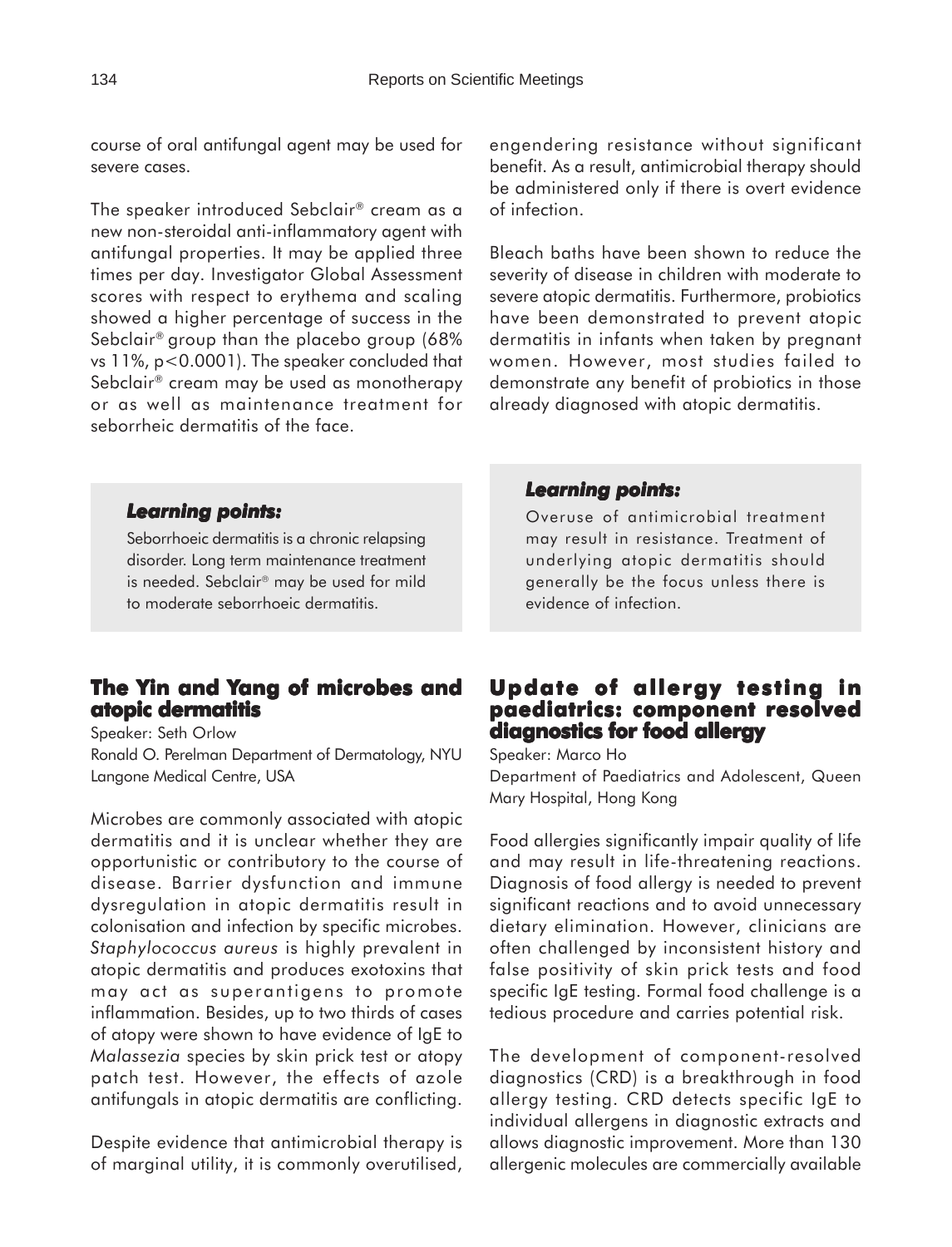for in vitro specific IgE testing. Studies have demonstrated that CRD might improve specificity of allergy testing to a variety of foods including peanut, milk and egg. CRD can be used to assess the risk for systemic reactions, to differentiate between genuine peanut allergy and pollen-related peanut allergy, and to ensure relevant dietary advice and avoid unnecessary elimination. The pitfalls of CRD are sensitivity issue, geographical variations and cost-utility issue.

#### *Learning points: Learning*

Although molecular allergology diagnostic is a complex area, it provides novel and relevant information for the allergist and will soon become a standard tool in the allergist's armamentarium.

### **Pemphigus vulgaris: a retrospective review of the clinical features, review of treatment and prognostic factors over a 13 year period**

Speaker: Ka-yee Kung Department of Medicine, Queen Mary Hospital, Hong Kong

Pemphigus vulgaris accounts for 70% of pemphigus diseases. It is a severe disease with high mortality and morbidity. Mortality rate was 50% over two years and 100% over five years before the introduction of systemic steroids. Current mortality is estimated at 5%-10%. Recurrence rates are high and up to 98% even if initial remission achieved. A study recruiting 108 patients with pemphigus vulgaris was performed. The age of onset was between 47- 54 years. Associated medical conditions for pemphigus were as follows: malignancy (6.48%), autoimmune disease (4.63%), hepatitis B (7.4%), cardiovascular disease/metabolic disease such as diabetes mellitus (DM), hypertension, ischaemic heart disease, stroke and peripheral vascular disease (3.42%). Mucocutaneous

involvement was present in 73.1% of the patients and indicated more active disease and a worse prognosis. The site of involvement of pemphigus vulgaris was more often on the trunk rather than the mucosal area. Both systemic steroids and immunosuppressants were used for the treatment. The mean dose of systemic steroid was 33.93 mg and the total steroid dose was 1992.5 mg. The use of systemic steroid led to a worsening of DM control and azathioprine was occasionally complicated by liver impairment. The mean time to achieve control of pemphigus vulgaris was 9.1 weeks and earlier control of disease indicated earlier remission. The relapse rate was 51.2%. If both systemic steroids and immunosuppressants were required, the time to remission was usually longer.

#### *Learning points: Learning points:*

Mucosal involvement of pemphigus vulgaris is indicative of more active disease and warrants more aggressive treatment with systemic steroid and immunosuppressant.

### **A study of point A study point-of-care test to diagnose syphilis in Hong Kong**

Speaker: Chiu-choi Koh Social Hygiene Service, Department of Health, Hong Kong

In Hong Kong, most patients with syphilis are managed in the public sector under Social Hygiene Clinic (SHC). 'Point-of-care' test (POC) syphilis test is available and used by the some outreach medical teams of non-government organisations (NGO) to screen for syphilis among high-risk groups who are reluctant to have standard screening tests in the clinic. POC syphilis test also has the advantage of being able to give an immediate result, making "same day testing and referral" possible. This study aimed to determine the significance of POC syphilis test in screening syphilis among high-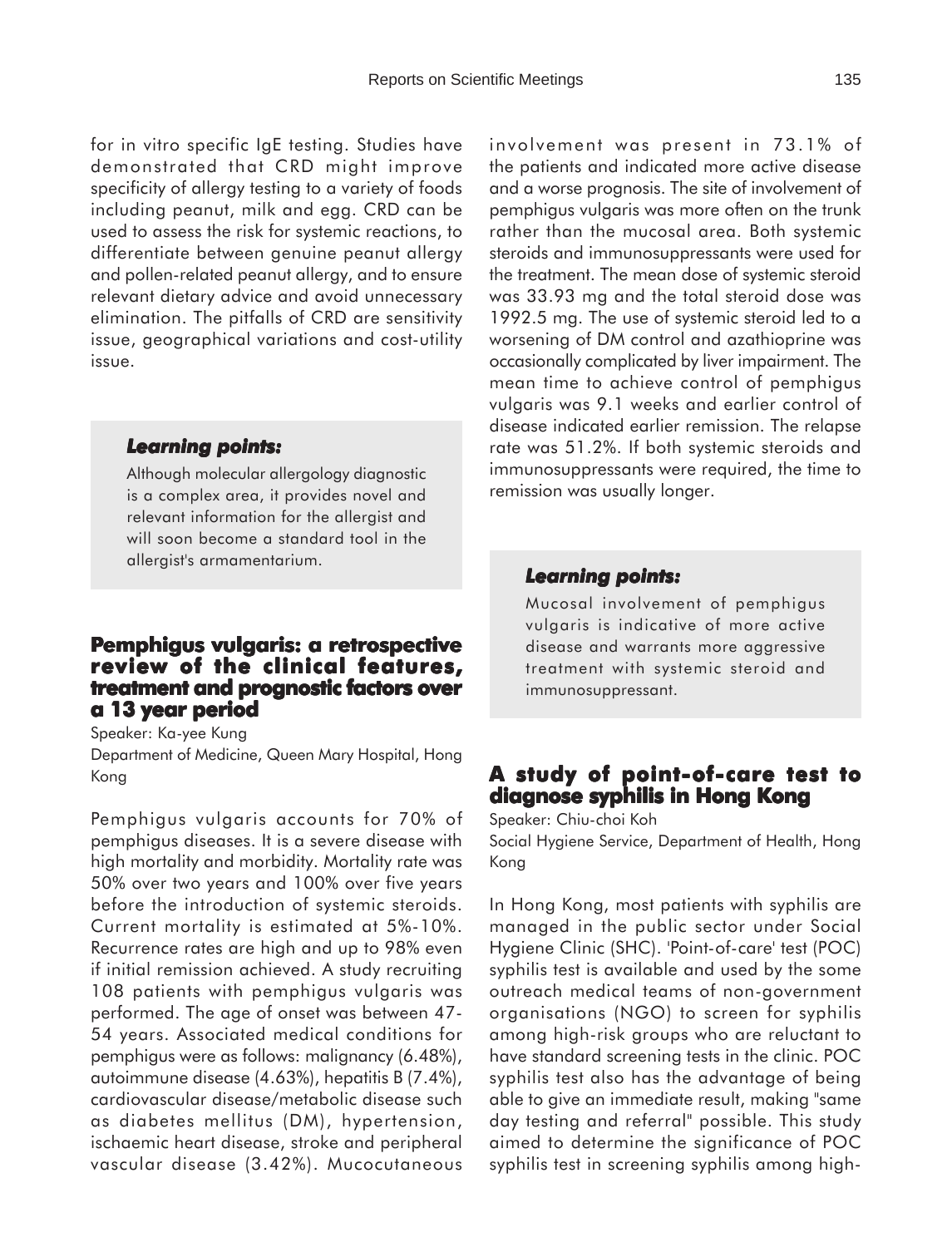risk groups in Hong Kong and to compare the diagnostic performance between two different brands of POC syphilis test commonly used in HK. Patients with aged above 18 years were recruited from two social hygiene clinics for the POC syphilis tests. New patients attending the social hygiene clinics, patients with newly diagnosed syphilis and patients with a history of treated syphilis were recruited from October 2012 to February 2013. Two different POC syphilis tests (Alere Determine<sup>TM</sup> Syphilis TP and SD BIOLINE Syphilis 3.0) were performed. Results were compared with conventional syphilis diagnostic tests: demonstration of typical spirochaetes in skin lesion by dark ground microscopy, *Treponema pallidum* enzyme immunoassay (EIA), *Treponema pallidum* particle agglutination assay (TPPA), *Treponema pallidum* haemagglutination antibody absorption test (FTA-Abs).

A total of 356 patients were recruited in the study to perform POC syphilis test. Ninety-one percent of patients were male and 9% were female. The stage of syphilis of of these patients was as follows: late latent syphilis (LLS) (67.3%), early latent syphilis (ELS) (8%), secondary syphilis (SS) (11.7%) and primary syphilis (PS) (12.3%). The overall result for Alere Determine™ Syphilis TP ("Alere Ltd", USA) was as follows: sensitivity 56.1%, specificity 100%. The overall result for SD BIOLINE Syphilis 3.0 (Standard Diagnostics, Inc., Korea) was as follows: sensitivity 57.4%, specificity 100%.

### *Learning points: Learning*

The POC syphilis tests evaluated in this local study were found to have a high specificity but a low sensitivity. They are not suitable for the use as a standard screening test for syphilis.

### **Immune mechanism and danger signals in severe cutaneous adverse drug reactions**

Speaker: Wen-hung Chung

Department of Dermatology, Drug Hypersensitivity Clinical and Research Center, Chang Gung Memorial Hospital, Taiwan

The clinical manifestations of drug eruption range from mild maculopapular eruption (MPE) to severe, life-threatening drug-induced hypersensitivity syndrome, Stevens-Johnson syndrome (SJS) and toxic epidermal necrolysis (TEN). The common culprit drugs related to severe cutaneous adverse drug reactions are allopurinol, carbamazepine, phenytoin and lamotrigine. The findings of drug-specific genetic markers related to hypersensitivity reactions (e.g. *HLA-B\*1502* for carbamazepineinduced SJS/TEN and *HLA-B\*5801* for allopurinol-induced SJS/TEN/drug reaction with eosinophilia and systemic symptoms) provide a foundation for the personalised medicine by performing genetic tests before prescribing. The speaker conducted a genome-wide association study followed by direct-sequencing of the associated genes related to phenytoin hypersensitivity. The study revealed that *CYP2C* variants, including *CYP2C9\*3*, which is known to reduce drug clearance, are important genetic factors related to phenytoin hypersensitivity including SJS/TEN.

The HLA association in drug reactions has a functional role in the pathogenesis. The reaction can be mediated by cytotoxic T lymphocytes in an HLA-restricted fashion. Granulysin produced by cytotoxic T lymphocytes or natural killer cells is a key mediator in the cytotoxic pathways of SJS/TEN.

### *Learning points: Learning points:*

The recent advances in pharmacogenomics and immune mechanisms of drug reactions have provided the foundation for personalised medicine in the near future.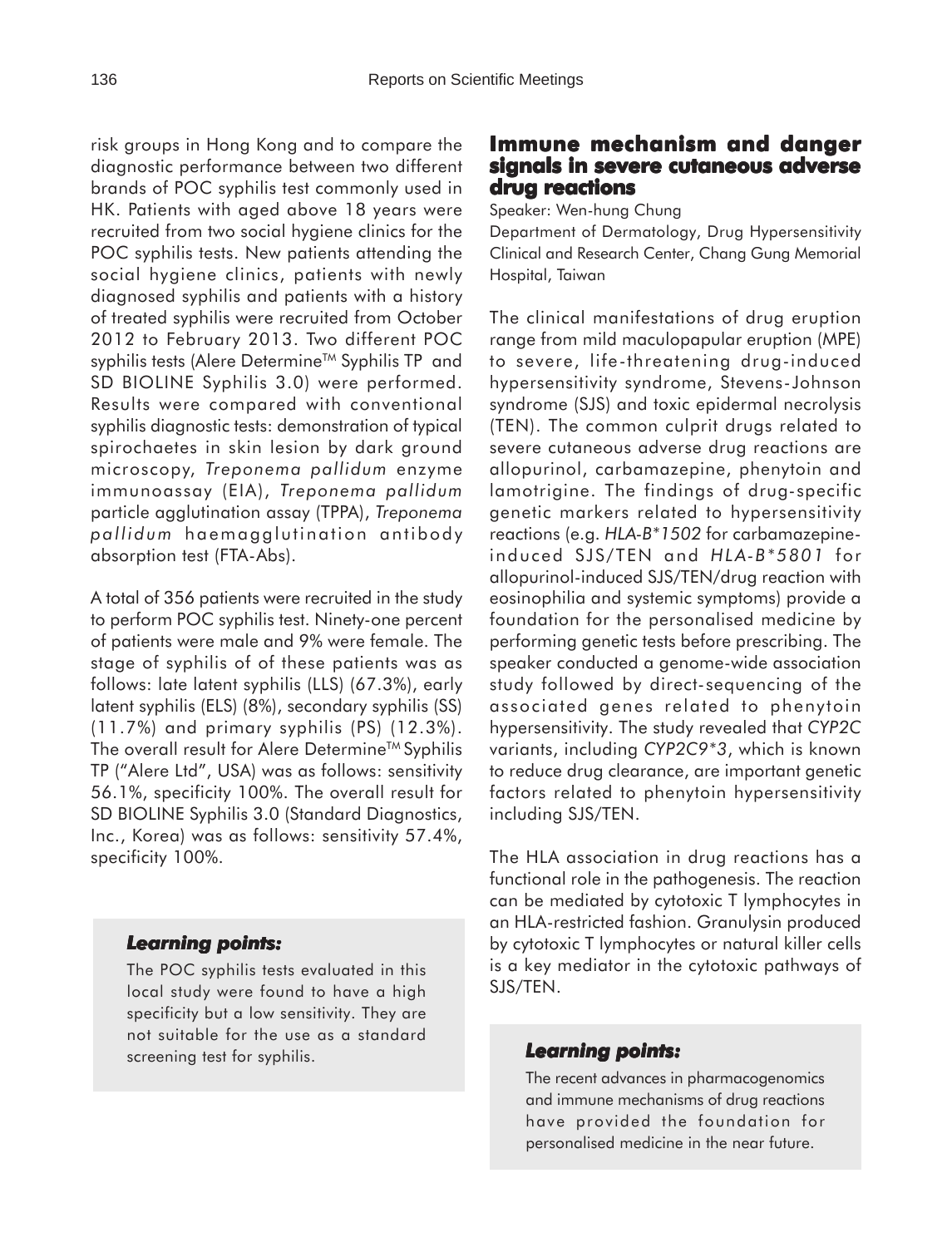### **Updates on contact dermatitis**

Speaker: Chee-leok Goh National Skin Centre, Singapore

Contact dermatitis is the commonest occupational skin disease. Chromate in cement is the commonest occupational allergen among construction workers in most parts of the world including Asia. In Europe, the incidence of chromate dermatitis from cement has decreased due to legislative measures that lowered the hexavalent chromate contents in cement. In developing countries, the cost-effectiveness of preventive measures against cement dermatitis must be considered against the background of generally lower labour costs and poor workers' compensation laws.

Besides, public health intervention was shown to reduce the prevalence of nickel allergy. The Danish government began to regulate consumer nickel exposure in 1990 due to the rising nickel allergy problem. The prevalence of nickel allergy in young Danish women decreased significantly after nickel regulation.

Recent reports of epidemics of contact allergy to preservatives and fragrance, especially a recent increasing prevalence of methylchoroisothiazolinone/methylisothiazolinone (MCI/MI) contact dermatitis from skin care products and industrial sources is a cause for concern that may require more proactive actions.

There is a need to develop a system to monitor environmental allergens that have the potential to cause epidemics. It is important to increase the awareness of contact dermatitis among workers and healthcare professionals, so that early investigation and treatment can be offered to affected workers. Moreover, effective preventative measures should be introduced to reduce morbidity and improve working capacity.

### *Learning points: Learning points:*

Public health intervention is important in the prevention of contact dermatitis among the workers and the general populations and workers.

### **Review of rare classical sexually transmitted disease**

Speaker: Gang-yang Li

Guangdong Provincial Center for STI & Skin Disease Control, China

Cases of rare classical sexually transmitted diseases were presented. The first case was a gentleman with perineal verruca and palmar erythema. The diagnosis was condylomata lata which is commonly found in warm moist areas of the body and adjacent to the primary chancre of the perineum.

The second case was a neonate with congenital syphilis presenting with hypopigmented patches, erythema and blisters on the body. There was also hepatosplenomegaly, anaemia and radiological findings of periostitis. The adverse outcomes of syphilis in pregnancy include early foetal loss or stillbirth, prematurity, low birth weight and congenital syphilis. The outcome depended on the length of time since the mother was infected, VDRL titre and the gestational age at treatment. According to Centers for Disease Control and Prevention, US, the diagnosis of congenital syphilis is made by 1. an abnormal physical examination that is consistent with congenital syphilis or 2. a serum quantitative non-treponemal serological titre that is fourfold higher than the mother's titre or 3. a positive darkfield test or PCR of lesions or body.

The last case was periurethral swelling. The most common microbial causes are Gram negative bacteria, *Neisseria gonorrhoea* and *E. coli*.